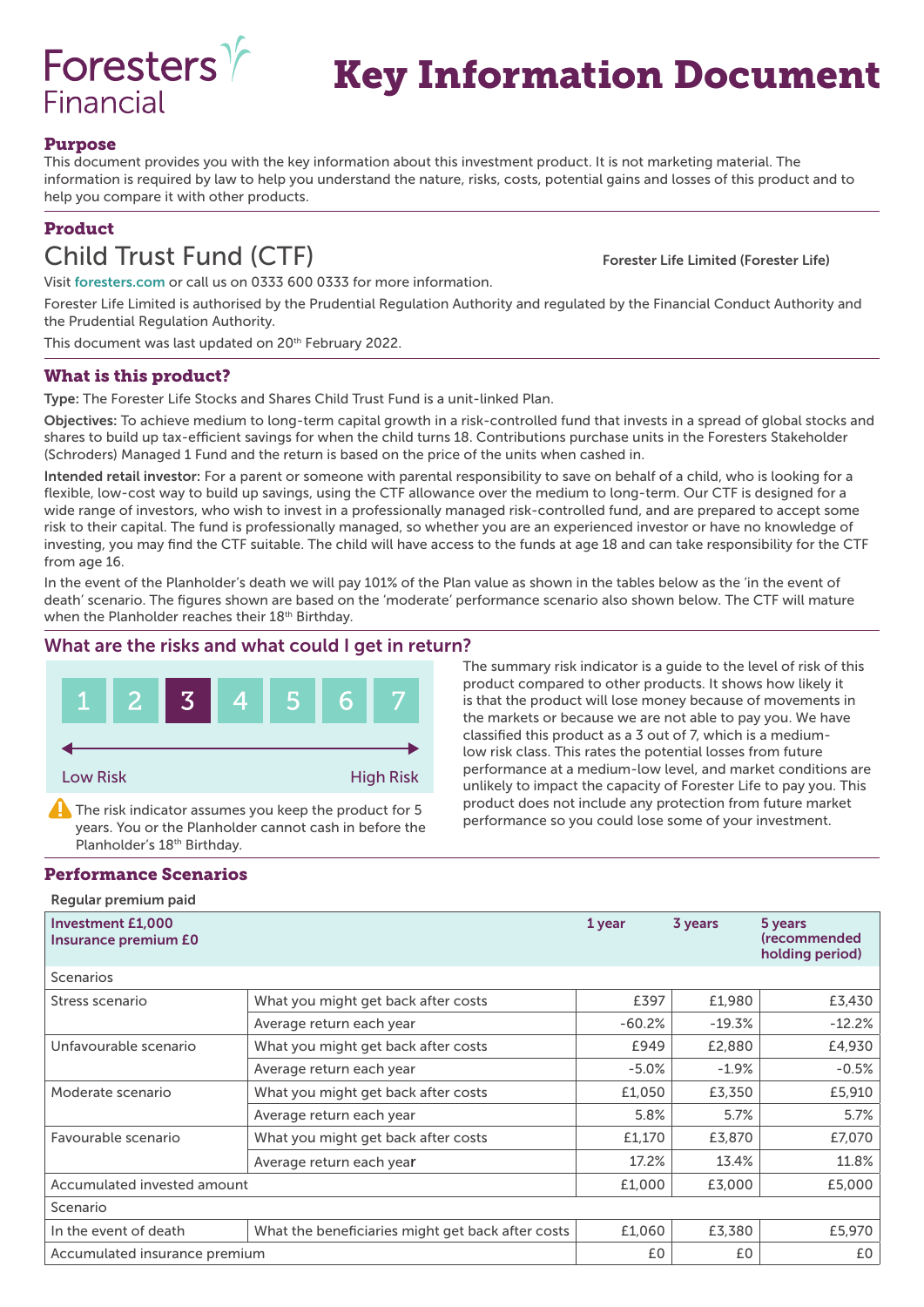| Single premium paid                                      |                                                   |          |         |                                            |
|----------------------------------------------------------|---------------------------------------------------|----------|---------|--------------------------------------------|
| <b>Investment £10,000</b><br><b>Insurance premium £0</b> |                                                   | 1 year   | 3 years | 5 years<br>(recommended<br>holding period) |
| <b>Scenarios</b>                                         |                                                   |          |         |                                            |
| Stress scenario                                          | What you might get back after costs               | £3,970   | £7,730  | £7,150                                     |
|                                                          | Average return each year                          | $-60.2%$ | $-8.2%$ | $-6.5%$                                    |
| Unfavourable scenario                                    | What you might get back after costs               | £9,490   | £9,800  | £10,300                                    |
|                                                          | Average return each year                          | $-5.0%$  | $-0.7%$ | 0.7%                                       |
| Moderate scenario                                        | What you might get back after costs               | £10,500  | £11,800 | £13,100                                    |
|                                                          | Average return each year                          | 5.8%     | 5.7%    | 5.7%                                       |
| Favourable scenario                                      | What you might get back after costs               | £11,700  | £14,100 | £16,600                                    |
|                                                          | Average return each year                          | 17.2%    | 12.2%   | 10.7%                                      |
| <b>Scenario</b>                                          |                                                   |          |         |                                            |
| In the event of death                                    | What the beneficiaries might get back after costs | £10,600  | £11,900 | £13,200                                    |

These tables show the money you could get back over the next 5 years, under different scenarios, assuming that you invest a regular premium of £1,000 per year or transfer in a single premium of £10,000. The scenarios shown illustrate how your investment could perform. You can compare them with the scenarios of other products.

The scenarios presented are an estimate of future performance based on evidence from the past on how the value of this investment varies, and are not an exact indicator. What you get will vary depending on how the market performs and how long you keep the investment/product.

The stress scenario shows what you might get back in extreme market circumstances, and it does not take into account the unlikely situation where we are not able to pay you. This product cannot be cashed in before the Planholder's 18<sup>th</sup> Birthday. The figures shown include all the costs of the product itself.

The figures do not take into account your personal tax situation, which may also affect how much you get back. As with all stock market investments the value may fall as well as rise and you may get back less than has been invested.

#### What happens if Forester Life is unable to pay out?

The Financial Services Compensation Scheme (FSCS) is the UK's compensation fund for customers of authorised financial services firms. Individual customers are covered by the FSCS which means that in the unlikely event that we cannot meet our obligations you will be entitled to make a claim for compensation from the FSCS. Forester Life's insurance and protection Plans, ISAs, Savings & Investment Plans, Pension Plans and all children's savings Plans are fully covered under the FSCS. This means you would be entitled to 100% of the value of your Plan. You can find out more about the FSCS by visiting their website www.fscs.org.uk or by calling 0800 678 1100.

#### What are the costs?

The Reduction in Yield (RIY) shows what impact the total costs you pay will have on the investment return you might get. The total costs take into account one-off, ongoing and incidental costs.

The amounts shown here are the cumulative costs of the product itself, for three different holding periods. They include potential early exit penalties. The figures assume you invest a regular premium of £1,000 per year or transfer in a single premium of £10,000. The figures are estimates and may change in the future.

Regular premium paid - Investment £1,000

| <b>Scenarios</b>                   | If you cash in after 1 year | If you cash in after 3 years | If you cash in after 5 years |
|------------------------------------|-----------------------------|------------------------------|------------------------------|
| <b>Total costs</b>                 |                             | £88                          | £239                         |
| Impact on return (RIY) per<br>year | 1.63%                       | 1.63%                        | 1.63%                        |

#### Single premium paid - Investment £10,000

| <b>Scenarios</b>                   | If you cash in after 1 year | If you cash in after 3 years | If you cash in after 5 years |
|------------------------------------|-----------------------------|------------------------------|------------------------------|
| <b>Total costs</b>                 | £168                        | £533                         | £941                         |
| Impact on return (RIY) per<br>year | 1.63%                       | 1.63%                        | 1.63%                        |